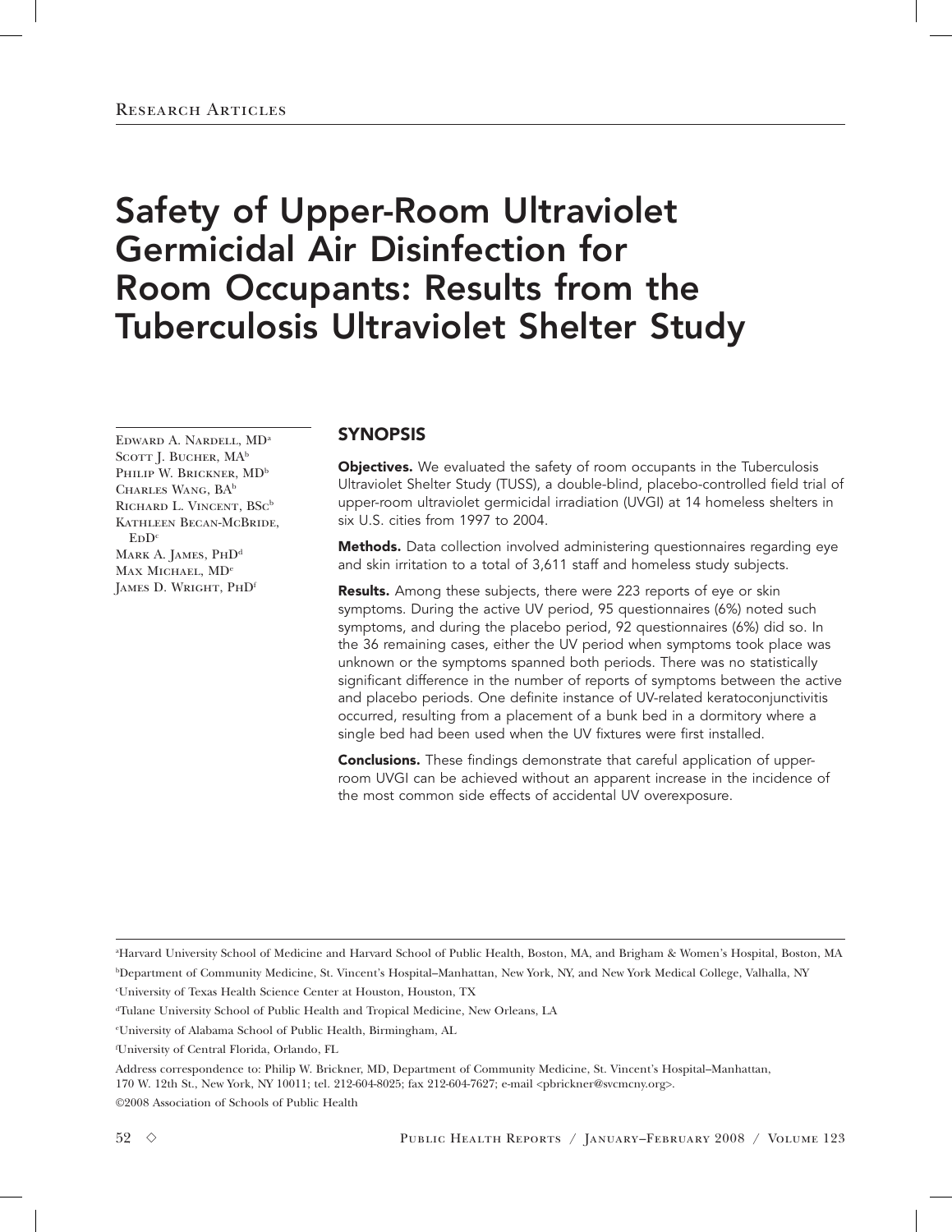Bench-scale and room-scale experiments clearly demonstrate the effectiveness of ultraviolet germicidal irradiation (UVGI), which consists primarily of shortwave (254 nm or UV-C) energy, for inactivating a wide range of aerosolized microorganisms.1–9 Based on these and other data, UVGI technology is widely used as a protective measure to limit the transmission of airborne pathogens. To prevent spread of infectious agents within rooms, upper room rather than UVGI within ventilation ducts is the optimal implementation mode, using wall or ceiling-mounted fixtures that direct UV-C energy above the heads of room occupants. Existing or added mechanical air mixing within rooms delivers infectious aerosols into the germicidal beam and returns disinfected air back down to the breathing zone.

However, since its introduction more than 60 years ago, the application of upper-room UVGI has raised concerns of potential injury to room occupants, specifically to eyes (photokeratoconjunctivitis) and skin (photodermatitis). This article presents findings relating to the safety of the Tuberculosis Ultraviolet Shelter Study (TUSS), a double-blind, placebo-controlled field trial of upper-room UVGI at 14 homeless shelters in six U.S. cities, from 1997 to 2004.

## EFFECTS OF EXPOSURE TO GERMICIDAL UV (UV-C)

Highly active photochemically, 254 nm UV would be expected to be more damaging to exposed skin and eyes than longer wavelengths, such as UV-A and UV-B, in sunlight. However, 254 nm UV is so completely absorbed by chromophores in the outer dead layer of skin that it is estimated that only 5% of 254 nm UV at the skin surface penetrates to the top viable cell layer, compared with 15% for 365 nm (UV-A) and 50% for 297 nm (UV-B).10 Impinging radiation is also reflected and scattered by the optical properties of the skin, but while the skin is somewhat protected from germicidal UV by its absorbing dead outer layer, the cornea has no such outer layer. Consequently, the cells of the cornea have greater exposure to UV irradiation injury.

Thus, when UVGI fixtures are improperly installed or when accidental direct high-intensity exposure occurs to room occupants, for example, working without UV protection in the upper room, UV-C can result in photodermatitis and, more commonly, photokeratoconjunctivitis. Photokeratoconjunctivitis is a painful inflammation of the cellular outer layer of the cornea, which is experienced several hours after overexposure and resolves within a 24- to 48-hour period in the absence of additional exposure.11,12 Overexposure symptoms are an uncommon consequence of upper-room UGVI installation and have invariably resulted from human error, as the following case citations demonstrate.

# CASE REPORTS OF ACCIDENTAL HUMAN UV-C INJURY

Before the 1985–1992 resurgence of tuberculosis (TB) in the U.S., the application of germicidal UV had greatly decreased compared with its use in the pre-antibiotic era. There exist only a few earlier reports of UV injury. These include an episode in which eight workers developed photokeratoconjunctivitis from an inadvertent 20-minute exposure to direct, high-intensity, lower-room UVGI over an operating room table, where it was being used to reduce the rate of perioperative orthopedic infections.13 In this instance, the fixture was inadvertently left on after a surgical procedure was completed, and new employees touring the operating suite were exposed. For this high-intensity lower-room application, unlike upper-room UVGI, operating room staff must wear completely protective clothing.

In another instance of human error, two nurses and a housekeeper experienced eye discomfort and facial skin peeling from exposure to a bare (unshielded) 36 watt UVGI lamp that was turned on accidentally.<sup>14</sup> The office had previously been used as a sputum induction room, but the UVGI lamp remained functional, with a switch located next to that for the fluorescent light. At the UV intensities measured, the calculated eight-hour weighted mean threshold limit value (TLV) for 254 nm UV would be exceeded in 120 to 300 seconds. The symptoms resolved completely in two to four days.

Another episode, reported in 2006, occurred in Italy. Twenty-six medical students were exposed to a barebulb direct (lower-room) germicidal UV source for 90 minutes during an autopsy demonstration.15 A timer that was intended to disinfect the area at night when the suite was unoccupied had malfunctioned. All subjects reported both eye and skin symptoms. Although the calculated absorbed irradiation was approximately  $700 \text{ mJ/cm}^2$ , based on meter measurements, the effective irradiance according to skin phototype and symptoms was far less—between 50 and 100 mJ/cm<sup>2</sup>. This finding supports UV monitoring data by First and colleagues that peak meter readings poorly predict actual exposure of room occupants.16 Despite UV-C exposure 20 to 100 times higher than the TLV, all but one student had complete resolution of skin symptoms within two weeks of the incident. Ocular symptoms lasted two to four days, with no residual findings.

An extreme example of such error occurred among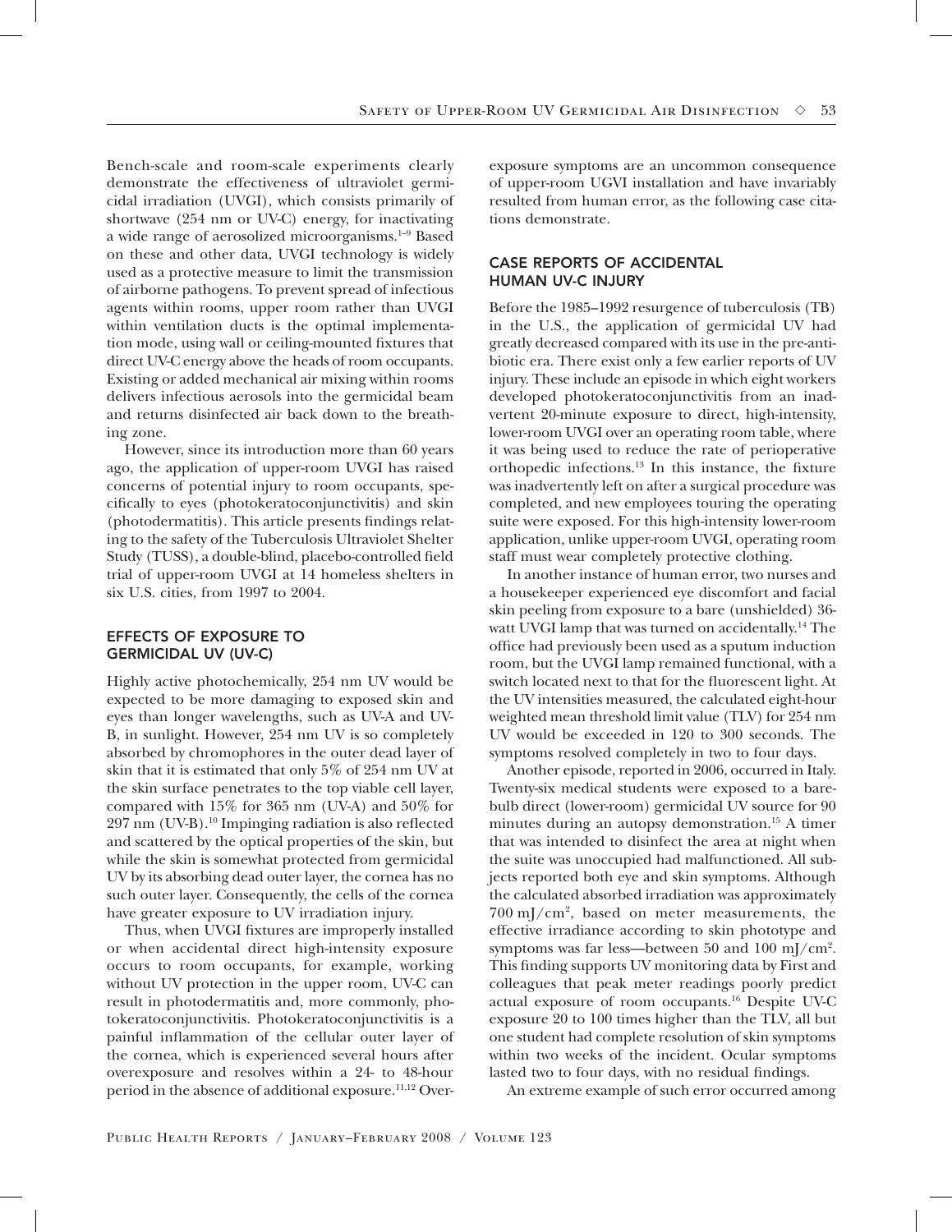

Tuberculosis Ultraviolet Shelter Study New York City shelter in a church basement. Note the ultraviolet germicidal irradiation fixtures located on the upper wall, directly below the vents. Photo: ©Randall Perry Photography.

58 people over a nearly four-month period, when a germicidal UV lamp was accidentally used to replace a fluorescent lamp in a desk fixture in the ward of a psychiatric hospital.17 Eye symptoms and signs predominated, including pain and the sensation of a foreign body, excessive tearing, conjunctival injection, and periorbital edema. In this unusual exposure situation, room occupants were much closer to the UV source than when UVGI is used in the upper room, and UV exposure quickly exceeded the tolerable dose. The direct and reflected 254 nm UV irradiance from the fixture was measured and exceeded the eight-hour TLV in 2 to 5 minutes at a distance of 51 cm from the fixture, and 20 minutes at a distance of 173 cm.

We are aware of only one report of UV overexposure resulting from properly installed UV. During the 1985–1992 TB resurgence in New York City, Miami, and many other U.S. cities, commercial UVGI fixture designs available in the United States tended to produce excessive levels of irradiance when installed in rooms with low, UV-reflective ceilings. The human error in this case was that post-installation commissioning measurements were not taken as required before the lamps were activated in occupied rooms. Soon afterward,

employees complained of eye and skin irritation that was worse during the workweek, but better over the weekends despite outdoor solar exposure. Photometry measurements confirmed eye-level UV irradiance levels as much as 10 times higher than anticipated.<sup>18</sup> The fixtures were modified and the symptoms resolved. This experience stimulated the design of new, tightly louvered UVGI fixtures that produced a narrow beam of UV in the upper room with minimal reflection into the occupied space.19

## GUIDELINES FOR UV INSTALLATION

The American Conference of Governmental Industrial Hygienists (ACGIH) Committee on Physical Agents<sup>20</sup> has established a TLV for UV-C exposure to avoid such skin

and eye injuries among those most susceptible. For 254 nm UV, this TLV is 6 mJ/cm<sup>2</sup> over an eight-hour period. The TLV function differs by wavelengths because of variable energy and potential for cell damage. This TLV is supported by the International Commission on Non-Ionizing Radiation Protection<sup>21</sup> and is used in setting lamp safety standards by the Illuminating Engineering Society of North America.<sup>22</sup> When TUSS was planned, and until quite recently, this TLV was interpreted as if eye exposure in rooms was continuous over eight hours and at the highest eye-level irradiance found in the room. In those highly unlikely conditions, a 6.0 mJ/cm2 dose is reached under the ACGIH TLV after just eight hours of continuous exposure to an irradiance of 0.2  $\mu$ W/cm<sup>2</sup>. Thus, 0.2  $\mu$ W/cm<sup>2</sup> was widely interpreted as the upper permissible limit of irradiance at eye height.

In TUSS, placement guidelines for upper-air germicidal systems followed manufacturers' recommendations developed in the 1940s, when buildings typically had floor-to-ceiling heights of more than 3 m. Studies by Riley in the 1970s provided the basis for assumed UVGI efficacy and specified one nominal 30-watt fixture for every  $18.6 \text{ m}^2$  of floor area, as long as this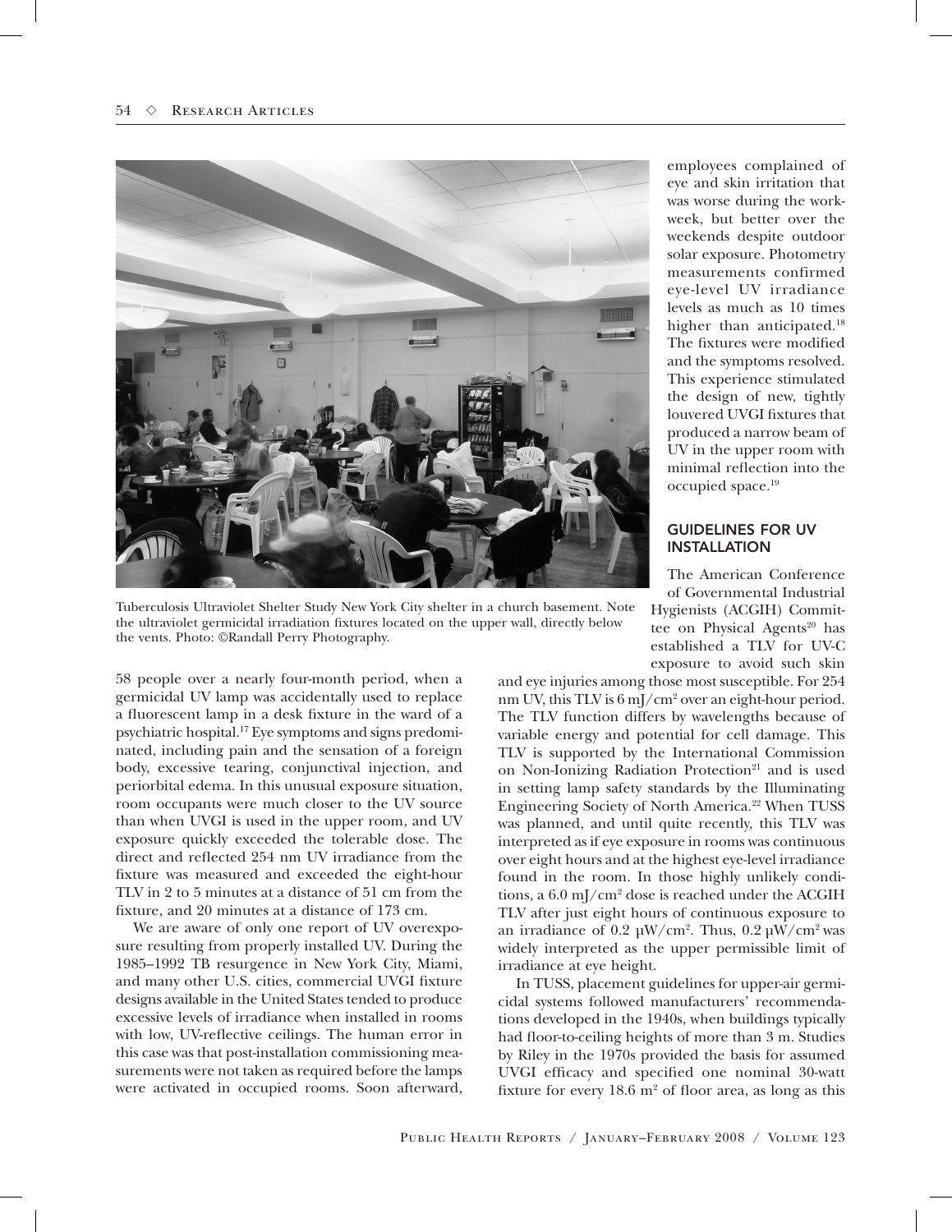could be accomplished without exceeding exposure limits for safety in the lower room.23–25 As modern buildings replaced the typical pre-1940s structures, the floor-to-ceiling height decreased. Wall-mounted and open-pendant mounted UVGI fixtures thus were sited closer to room occupants. As noted, for safety, these placement guidelines specified that radiometric measurements taken at mean eye level (1.68 m) with an instrument designed and calibrated for 254 nm UV should not exceed  $0.2 \mu W/cm^2$  anywhere in the room. The end result of employing these guidelines, with the diverse rooms and the variable ceiling heights found in the shelters, was a wide range of average wattage emitted per fixture per square meter of floor area, as seen in Table 1. This is because the greater reflected UV irradiance from low ceilings limited the number and UV power of the fixtures that could be installed, compared to high-ceilinged rooms.

To test the hypothesis that peak eye-level irradiance in rooms would not predict actual UV exposure by room occupants, First et al. conducted a study in which room occupants wore a small, continuous-readout UV monitor around their necks for long durations as they performed their duties in a variety of environments with UV installations: hospital (patients and nurses), homeless shelter (staff), and a primary school (teacher).<sup>16</sup> The results showed that all 19 room occupants registered only a small fraction (mean 9.1%, confidence interval [CI] 0.5, 37) of the irradiance extrapolated to eight hours from peak eye-level measurements. The authors of the study assumed that greater exposure was prevented by subject movement within rooms to areas with less than peak irradiance levels, by subjects turning away from the UV source, and by shielding of the portable meter during various maneuvers. While it could not mimic the unique position of the cornea and the shielding provided by facial contours, the

meter's position was considered an adequate surrogate for the effect of motion and position on eye and skin exposure.

The current challenge is finding the appropriate balance between UVGI efficacy and safety. Experience has shown that peak eye-level measurements in the range of 2.0 µW/cm2 will likely result in occupant eye and skin irritation, and the aforementioned data suggest that  $0.2 \mu W/cm^2$  may be overly restrictive, potentially adversely impacting germicidal efficacy, which is the purpose of such installations. As noted in the Methods section, we have been using  $0.4 \mu W/cm^2$  as an arbitrary higher (but still conservative) maximum eye-level irradiance, pending additional data on occupant exposure based on time-motion studies.

#### **METHODS**

TUSS was conducted as a large-scale, double-blind, placebo-controlled field trial to determine whether upper-room UVGI could reduce TB transmission in homeless shelters.<sup>26</sup> TUSS was carried out from 1997 to 2004 and involved the application of upper-room UVGI at 14 homeless shelters in six U.S. cities. Although the trial was inconclusive with regard to UVGI efficacy because of insufficient numbers of documented TB skin test conversions, valuable data were collected on the performance and maintenance of the UV fixtures and lamps,<sup>27</sup> and on the side effects on room occupants of upper-room UVGI.

Prior to beginning the study or the inclusion of additional shelters during the study, approvals of research protocols were obtained from the following: the institutional review boards of St. Vincent's Hospital in New York City and the Harvard School of Public Health, Boston; review boards covering the homeless shelters in Houston, Birmingham, Alabama, and New

|                               | Floor space in $m^2$ (ft <sup>2</sup> )                                                  | Total fixture wattage | $W/m^2$ of floor space (W/ft <sup>2</sup> )                                                          |
|-------------------------------|------------------------------------------------------------------------------------------|-----------------------|------------------------------------------------------------------------------------------------------|
| Site 1                        | 160.5 $m^2$ (1,728 ft <sup>2</sup> )                                                     | 330                   | 2.06 W/m <sup>2</sup> (0.19 W/ft <sup>2</sup> )                                                      |
| Site 2                        | 149.6 m <sup>2</sup> (1,610 ft <sup>2</sup> )                                            | 346                   | 2.31 W/m <sup>2</sup> (0.21 W/ft <sup>2</sup> )                                                      |
| Site 3                        | 73.9 m <sup>2</sup> (796 ft <sup>2</sup> )                                               | 242                   | 3.27 W/m <sup>2</sup> (0.30 W/ft <sup>2</sup> )                                                      |
| Site 4<br>Site 5 <sup>a</sup> | 1,065.1 m <sup>2</sup> (11,465 ft <sup>2</sup> )<br>177.5 $m^2$ (1,911 ft <sup>2</sup> ) | 596<br>310            | $0.56$ W/m <sup>2</sup> (0.05 W/ft <sup>2</sup> )<br>1.75 W/m <sup>2</sup> (0.16 W/ft <sup>2</sup> ) |

Table 1. Watts of UV emitted by fixtures per square meter of floor space, NYC TUSS shelters

a The original Site 4 was closed partway through TUSS. The shelter moved to a new site, designated as Site 5.

 $UV =$  ultraviolet

 $NYC = New York City$ 

TUSS = Tuberculosis Ultraviolet Shelter Study

 $W/m^2$  = watts per square meter

 $W/ft^2$  = watts per square foot

Public Health Reports / January–February 2008 / Volume 123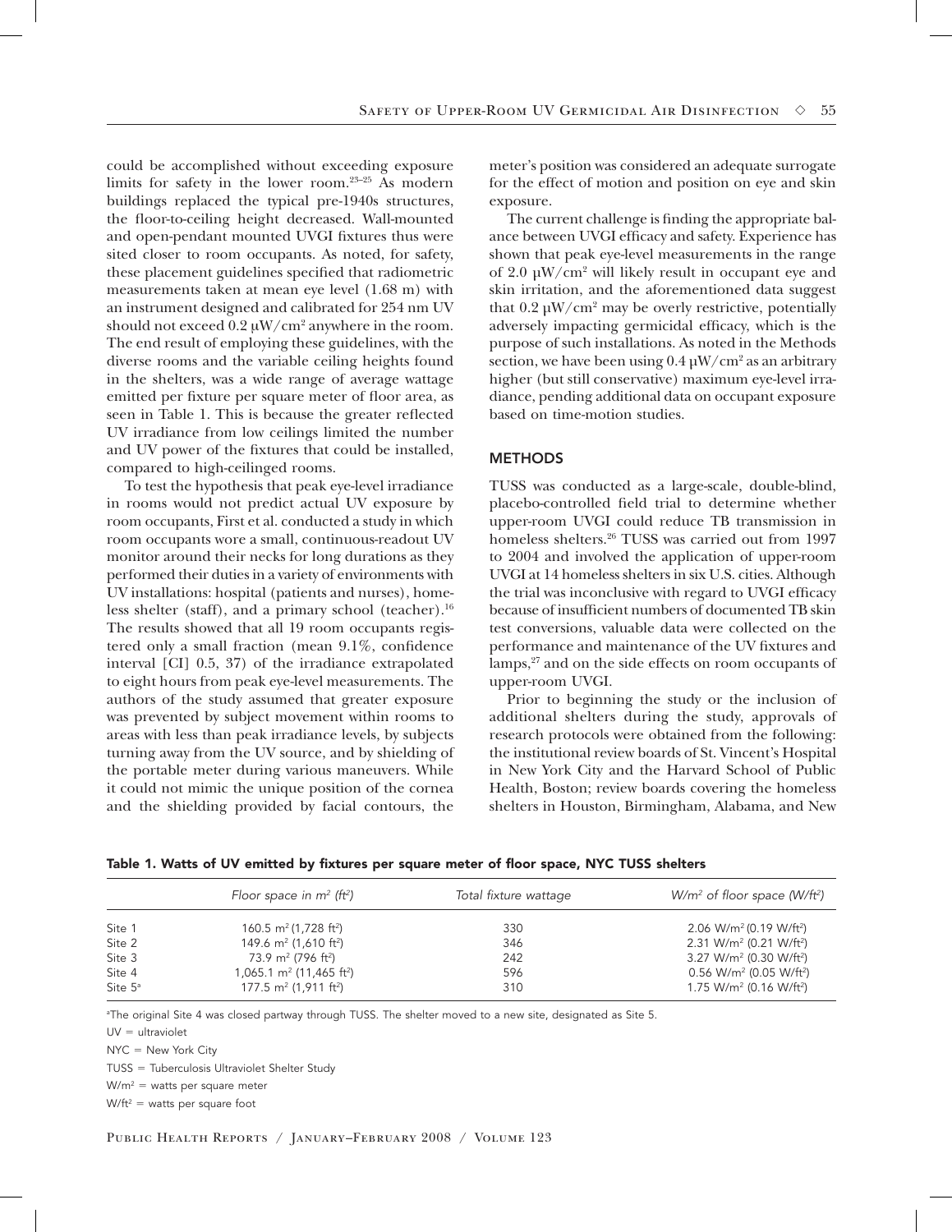Orleans; and review boards of any associated academic institutions. In addition, an unblinded data monitoring and safety committee regularly assessed interim results for efficacy and safety and had the power to stop the study at any time based on preestablished criteria.

#### **System design and installation**

TUSS involved the installation of more than 1,200 UVGI fixtures, covering a total of roughly  $18,580 \text{ m}^2$ , in a range of highly diverse indoor spaces. The spaces were diverse because the shelters typically existed in buildings not originally designed for residential purposes, such as a factory, a school, a church basement, and rooms in transportation systems. Moreover, shelters usually served a variety of functions: they often contained crowded dormitories, lounge areas, kitchens, dining rooms, offices, chapels, clinics, bathrooms, showers, and laundries. One of the photos shows a picture of a TUSS shelter in a New York City church basement. With the exception of one facility built specifically for use as a shelter during TUSS, all UV fixtures were retrofitted. These diverse spaces presented a challenge for the effective and safe design of upper-room UVGI systems.

TUSS used a variety of fixture designs, produced by several reliable manufacturers, but in most settings,

louvered wall or ceiling-mounted fixtures (Figure 2) were selected that limited lower-room irradiation to less than  $0.2-0.4 \mu W/cm^{2.28}$  Fixtures were mounted at a height of no less than 2.13 m from the bottom of the fixture to the floor, allowing at least an additional 0.3 m above the bottom of the fixture for air disinfection to occur. To determine actual lower-room irradiance of UV systems prior to room occupancy, measurements with an International Light 1400 (IL 1400) radiometer were taken for each UV installation in a standardized fashion. The IL 1400 was equipped with an SEL240 UV-C sensor. This instrument was spectrally weighted to provide direct measurement of effective germicidal radiation using a solar blind vacuum photodiode and filters with band passes in accordance with the action spectra published by IES Luckiesh<sup>29</sup> and DIN standards.<sup>30</sup> Measurements were taken at a height of 1.68 m, which approximates the eye-level range for most people, assuming an average height for males in the U.S. of 1.75 m.<sup>31,32</sup> TUSS engineers systematically measured output of UV fixtures nearby, those across the room, and those in between. This allowed detection of potential UV hot spots caused by overlapping upper-room UVGI fields.

As emphasized previously, exposures for room occupants are rarely continuous for eight hours and highly



unlikely to be sustained at the maximum, measured at eye level. Recognizing this, Riley recommended greater irradiance tolerances for corridors, for example, where occupants normally spend little stationary time, but which he considered important conduits for airborne pathogens within buildings.<sup>33</sup> TUSS systems installed after 1999 were designed according to a less stringent guideline used in South Africa, which allows for irradiance at eye height of up to  $0.4 \,\mathrm{\upmu W/cm^{2.34}\,TUSS}$ followed this practice of higher tolerance during a 2000 retrofit of the four New York City TUSS shelters in areas where occupancy was known to be brief. As Table 2 shows, readings as high as

Louvered upper-air ultraviolet germicidal irradiation in Tuberculosis Ultraviolet Shelter Study New York City shelter. Photo: ©Randall Perry Photography.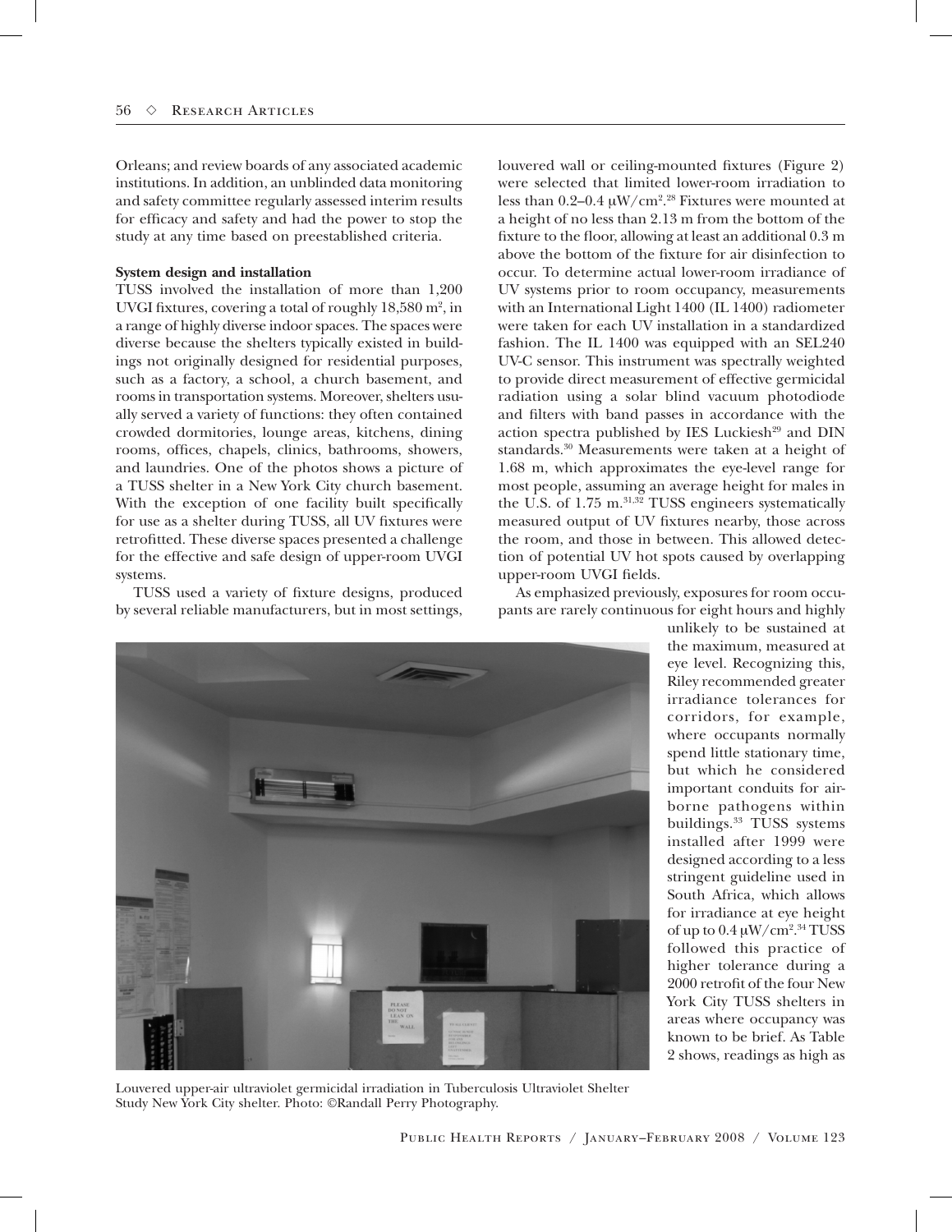|                                   | Minimum | Maximum | Mean | Median |
|-----------------------------------|---------|---------|------|--------|
| Site 1, original fixtures         | 0.01    | 0.24    | 0.08 | 0.08   |
| Site 1, new fixtures              | 0.01    | 0.20    | 0.08 | 0.07   |
| Site 2, original fixtures         | 0.02    | 0.80    | 0.11 | 0.08   |
| Site 2, new fixtures              | 0.02    | 1.30    | 0.32 | 0.33   |
| Site 3, original fixtures         | 0.01    | 0.30    | 0.09 | 0.07   |
| Site 3, new fixtures              | 0.03    | 1.09    | 0.12 | 0.08   |
| Site 5, new fixtures <sup>a</sup> | 0.08    | 1.05    | 0.19 | 0.16   |

Table 2. Radiometric readings at eye level of 1.68 m (shown in UV µWs), NYC TUSS shelters

a The original Site 4 was closed partway through TUSS. The shelter moved to a new site, designated as Site 5.

 $UV =$  ultraviolet

 $NYC = New York City$ 

TUSS = Tuberculosis Ultraviolet Shelter Study

1.3  $\mu$ W/cm<sup>2</sup> were considered acceptable. Generally, however, radiometer readings were within the 0.2–0.4  $\mu$ W/cm<sup>2</sup> range.

Additional safety precautions were taken. The equipment contained switches that deactivated fixtures when opened, and the UV systems were installed on dedicated electrical circuits that could be turned off only with special keys possessed by maintenance personnel. This allowed specific UV sections to be deactivated during routine maintenance. Training was given to all shelter personnel, and bilingual notices about safety practices were placed in prominent places in each TUSS shelter to inform occupants that UV was in use.

Approximately every 12 months, the unblinded head of the data safety and monitoring committee randomly assigned each shelter to either a placebo or active UV status. Ultimately each shelter experienced both placebo and active phases, but because of this random assignment method, UV status did not necessarily alternate between active and UV periods every 12 months (e.g., a shelter could be active the first year, placebo the second and third years, and active the fourth year). Also, the duration of the active and placebo time periods was not necessarily equal within each shelter, but among all shelters the total number of shelter days was nearly equal: 10,324 shelter days were active, while 10,314 were placebo. Placebo status was achieved either by installing specially manufactured placebo lamps or by inserting a piece of glass, impenetrable to UV, in the fixture in front of the active UV lamp. By appearance, the active UV and placebo lamps were indistinguishable.

#### **Data collection**

Participation in TUSS by both shelter clients and staff involved interviews and tuberculin skin tests. The interviews were conducted in three stages. The participants were administered a Form A during their first interview, a Form B during their second interview, and a Form C in all subsequent interviews, providing a total of 8,057 Form As, 2,495 Form Bs, and 1,116 Form Cs. Each interview after a participant's first interview included questions regarding experience of eye or skin symptoms since the previous interview. While some questions were revised as the study progressed, and questions on Form Bs varied from those on Form Cs, all safety questions focused on eye and skin symptoms. Attempts were made to administer Form Bs two to six weeks after Form A, and to administer Form Cs every three months after the previous interview. Because homeless participants in TUSS were frequently absent from the shelter, considerably greater periods of time often elapsed between interviews.

#### RESULTS

Overall, 3,611 interviews containing questions about eye and skin irritation were administered. Among these, 223 or 6% of interviews included a report of a skin or eye symptom. In most instances it was possible to determine if reports of eye or skin symptoms had been experienced entirely during a placebo or active UV period; however, because months sometimes elapsed between interviews, this was not always feasible. For example, some participants reported symptoms during interviews that occurred during a placebo period, while their previous interviews occurred in an active period. Of the 223 reports of eye or skin symptoms, 95 occurred entirely in active UV periods and 92 entirely in placebo periods. In the remaining 36 cases, the period when symptoms occurred was uncertain. Within each of the three periods, 6% of participants reported eye and/or skin symptoms. The frequency of complaints by shelter is shown in Table 3. Cross-tabulating UV status (active vs. placebo) by reports of symptoms (no report of eye or skin symptoms vs. any report of eye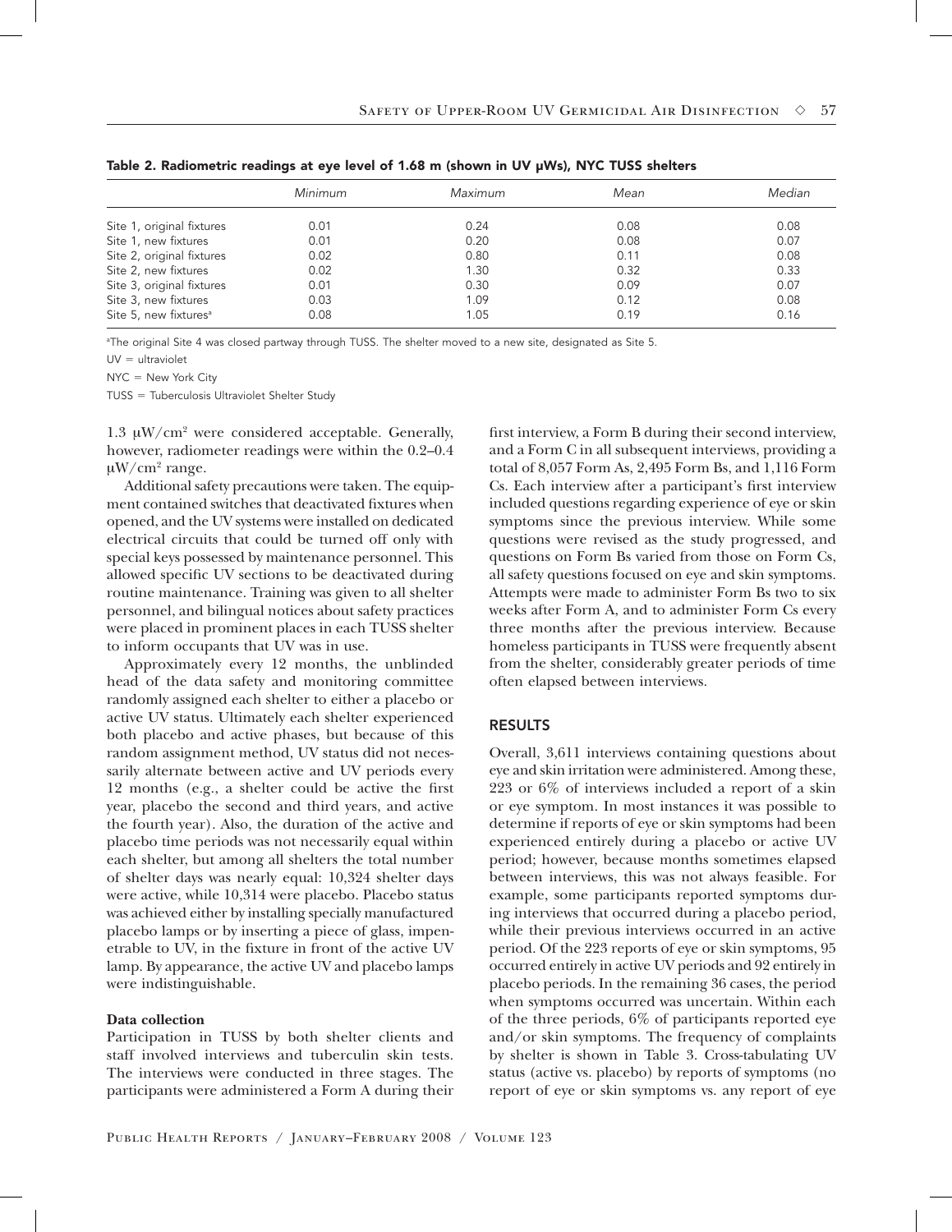| When symptoms<br>occurred                    |                               | No eye or<br>skin symptoms | Eye or skin<br>symptoms | Total |
|----------------------------------------------|-------------------------------|----------------------------|-------------------------|-------|
| Entirely during an                           |                               |                            |                         |       |
| active UV period                             | Count                         | 1,448                      | 95                      | 1,543 |
|                                              | Percent within UV period      | 0.94                       | 0.06                    | 1.00  |
| Entirely during and                          |                               |                            |                         |       |
| a placebo UV period                          | Count                         | 1349                       | 92                      | 1,441 |
|                                              | Percent within UV period      | 0.94                       | 0.06                    | 1.00  |
| Symptoms may have<br>occurred in any or both |                               |                            |                         |       |
| of the UV periods                            | Count                         | 591                        | 36                      | 627   |
|                                              | Percent within UV period      | 0.94                       | 0.06                    | 1.00  |
| Total                                        | Count                         | 3,388                      | 223                     | 3,611 |
|                                              | Percent within all UV periods | 0.94                       | 0.06                    | 1.00  |

Table 3. Frequency of reports of eye and/or skin irritation by UV status when symptoms occurred

 $UV =$  ultraviolet

or skin symptoms) produces a Pearson Chi-square value of  $0.066$  ( $p=0.399$ , one-sided test), which is not statistically significant.

Further, reports of symptoms during the active period revealed that most were unlikely to be caused by UV exposure; i.e., they included comments such as "eczema" or "bacterial infection on face." One definite instance of UV-related keratoconjunctivitis occurred, caused by human error. The person involved occupied the upper bunk of a double bunk bed that had been placed in a dormitory where a single bed was located when the UV fixtures were first installed. This problem was resolved by moving the fixture higher on the wall.

## **DISCUSSION**

TUSS constitutes the largest study of UV safety to date. This study also has provided a rich experience in upper-room UV application, design, engineering, acceptance, and maintenance. At the time that TUSS was planned and conducted, upper-room UV fixture designs and guidelines for their installation and monitoring had not progressed over several decades, except for the introduction of closely spaced louvers to permit their use in buildings with lower contemporary ceiling heights.19 Despite these limitations, the results showed no statistically significant difference in symptoms between the active UV and placebo periods, indicating that the installation of upper-room UVGI fixtures was achieved in a manner unlikely to compromise human safety.

TUSS data, and those from other reported studies, reveal the importance of preventative measures to avoid accidental UV exposure, especially those caused by human error. We have already noted an exposure due to the location of a bunk bed. In addition, maintenance staff at one shelter dusted fixtures while they were turned on. Fortunately, the fixtures contained placebo lamps, so no injury was sustained. But this instance highlights the importance of staff training about safety protocols to be followed when working with UV lamps.

We have argued that in TUSS the flawed application of the widely accepted UV TLV produced extremely safe, but possibly less than optimally effective, upperroom air disinfection systems. The question remains of how to design systems that achieve the goals of both safety and efficacy. Simply substituting a higher peak eye level, as was done in the later years of TUSS, was likely to have improved efficacy without compromising safety. However, this substitution did not take into account actual time-motion patterns of room occupants and may still unnecessarily limit efficacy. Monitoring additional personnel in a wider range of upper-room installations may lead to greater confidence in yet higher peak irradiance limits. More efficient fixture designs may also help. In fact, designers of new UVGI fixtures now allow wider spacing between louvers and the ability to adjust UV output electronically. This permits designers to turn down UV output initially to control excess UV, and when output later decreases with lamp usage, as expected, to turn output up again to provide a sustained flux.<sup>35</sup> Additional progress in improved understanding of germicidal UV air moving systems has flowed from the development of a sophisticated mathematical model that takes into account microorganism susceptibility, UVGI luminaire power and location, ventilation design, air exchange rate, and vertical room air mixing in a model room.<sup>36</sup> From this model it is clear that UV efficacy, like the efficacy of room ventilation and air filtration, varies substantially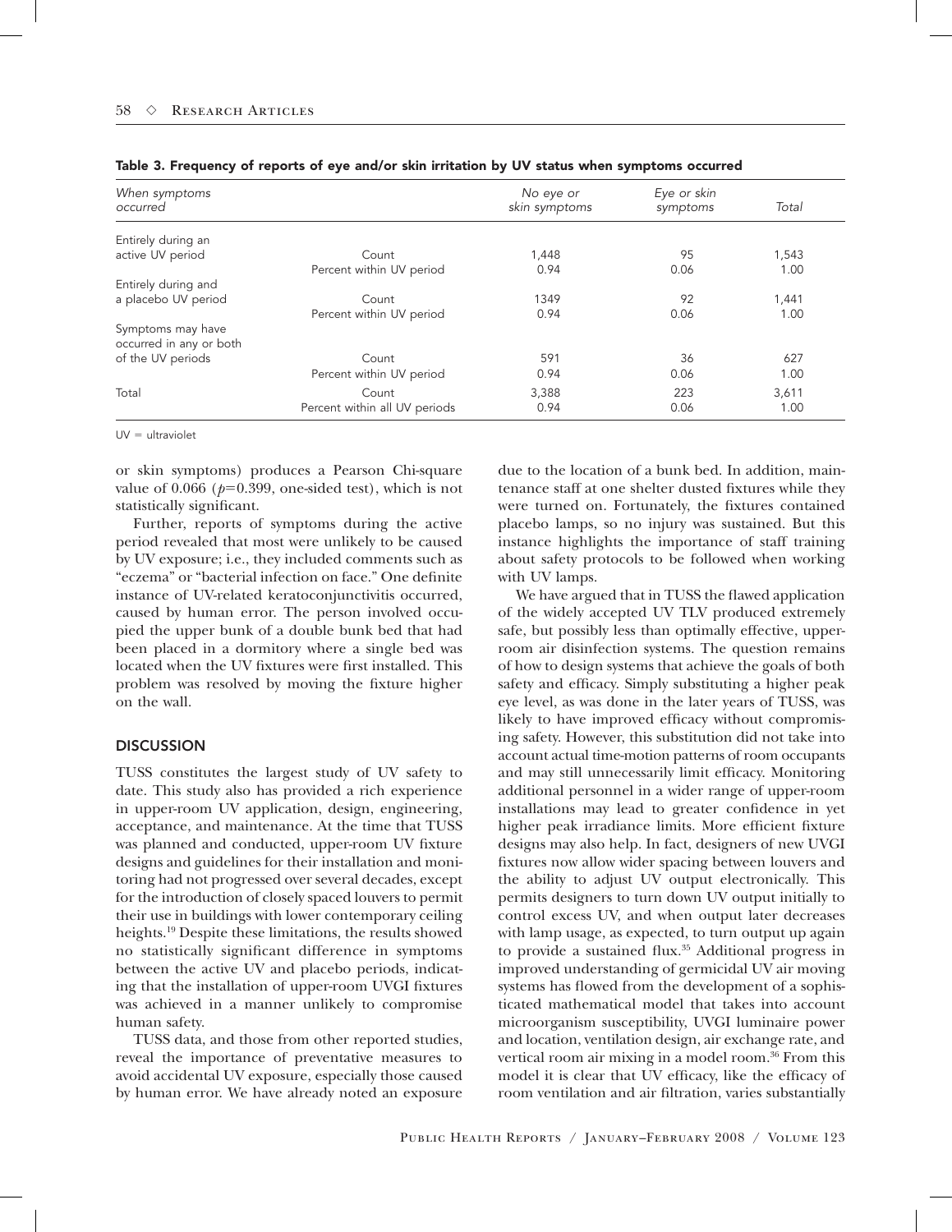based on quantifiable factors particular to each installation, but that attention to these critical factors can result in highly effective UV systems.37

Further UVGI studies are needed to define improved design parameters for installations that are both safe and maximally effective. With a greater understanding of the application of UVGI, the full potential of this technology to improve control of person-to-person transmission of human airborne pathogens, including TB and influenza, should be realized.

#### **Limitations**

We anticipated that a substantial portion of people in the shelter at any time would not be involved in TUSS. This was because either they already had a positive tuberculin skin test and therefore would not be interviewed further, or they did not remain in the shelter long enough to be enrolled or retested. In addition, participants were not questioned regarding eye or skin symptoms during their initial interview (Form A), but rather only during the second or subsequent interviews. These factors precluded a random sampling of people interviewed regarding safety. Hence, bias may have occurred, whereby people more or less affected by UV exposure were disproportionately lost to attrition. It is possible that people who had eye or skin symptoms caused by UV exposure simply left the shelter without being interviewed, although TUSS staff was never informed of such an instance.

Another limitation of the study is that the nature of responses to questions (e.g., missing comments, unreported duration of symptoms) made it impossible in some situations to determine the etiology of the symptoms. This problem was caused partly by the occasional lengthy passage of time between interviews, which may have presented an obstacle to recollection of the specific nature of eye or skin symptoms experienced. However, this limitation applied to both control and UV exposure periods.

As noted, an inappropriately low  $0.2\ \mathrm{\mu W/cm^2}$  guideline for eye-level exposure was used until 1999, after which it was increased to  $0.4 \,\mathrm{\upmu W/cm^2}$  for the remainder of the study. As explained, this guideline was an interpretation of the well-established  $6.0 \text{ mJ/cm}^2$  TLV for 254 nm UV for eight hours of continuous exposure.

## **CONCLUSIONS**

The threat of airborne contagion in congregate settings from pathogens as diverse as multiple drug-resistant and extreme drug-resistant TB, pandemic influenza, severe acute respiratory syndrome, and bioterrorism agents such as smallpox has never been greater. Upperroom UVGI has the potential to offer significant protection at relatively low cost, and is especially well-suited for retrofitting older buildings. Based on the results reported here, concerns regarding safety—particularly the possibility of photokeratoconjunctivitis and skin erythema from excessive UV-C exposure—should not deter application of carefully designed and maintained upper-room UVGI systems.

TUSS demonstrates that current upper-room UVGI technologies, with proper engineering, installation, and maintenance, can be placed safely in a wide range of indoor spaces, even in buildings as diverse as homeless shelters. During TUSS, accidental UV overexposure, the main cause of reported UV injury, was reported only once despite thousands of person-hours of use. Further UVGI studies are needed to define improved design parameters for installations that are both safe and maximally effective. With a greater understanding of the application of UVGI, the full potential of this technology to improve control of person-to-person transmission of human airborne pathogens in buildings should be realized.

## **REFERENCES**

- 1. First M, Rudnick SN, Banahan KF, Vincent RL, Brickner PW. Fundamental factors affecting upper-room ultraviolet germicidal irradiation—part I. Experimental. J Occup Environ Hyg 2007;5:321-31.
- 2. Lai KM, Burge HA, First MW. Size and UV germicidal irradiation susceptibility of Serratia marcescens when aerosolized from different suspending media. Appl Environ Mircobiol 2004;70:2021-7.
- 3. Ko G, First MW, Burge HA. The characterization of upper-room ultraviolet germicidal irradiation in inactivating airborne microorganisms. Environ Health Perspect 2002;110:95-101.
- 4. Riley RL, Knight M, Middlebrook G. Ultraviolet susceptibility of BCG and virulent tubercle bacilli. Am Rev Respir Dis 1976;113:413-8.
- 5. Riley RL, Permutt S, Kaufman JE. Convection, air mixing, and ultraviolet air disinfection in rooms. Arch Environ Health 1971;22: 200-7.
- 6. Riley RL, Permutt S. Room air disinfection by ultraviolet irradiation of upper air. Air mixing and germicidal effectiveness. Arch Environ Health 1971;22:208-19.
- 7. Riley RL, Permutt S, Kaufman JE. Room air disinfection by ultraviolet irradiation of upper air. Further analysis of convective air exchange. Arch Environ Health 1971;23:35-9.
- 8. Xu P, Peccia J, Fabian P, Martyny JW, Fennelly KP, Hernandez M, et al. Efficacy of ultraviolet germicidal irradiation of upper-room air in inactivating airborne bacterial spores and mycobacteria in full-scale studies. Atmospheric Environment 2003;37:405-19.
- 9. CIE 155:2003 Ultraviolet air disinfection. In: Vincent R, editor. CIE technical report. Vienna (Austria): International Commission on Illumination; 2003. p. 1-64.
- 10. Bruls WA, Slaper H, van der Leun JC, Berrens L. Transmission of human epidermis and stratum corneum as a function of thickness in the ultraviolet and visible wavelengths. Photochem Photobiol 1984;40:485-94.
- 11. International Commission on Non-Ionizing Radiation Protection. Guidelines on limits of exposure to ultraviolet irradiation of wavelengths between 180 nm and 400 nm (incoherent optical radiation). Health Phys 2004;87:171-86.
- Sliney DH. Ultraviolet radiation and the eye. In: Granddolfo M, Rindi A, Sliney DH, editors. Lights, lasers, and synchronous radiation: a health assessment. New York: Plenum; 1991. p. 237-45.
- 13. Purcell JJ, Krachmer JH. Letter: hazards of ultraviolet light. N Engl J Med 1976;294:116.

Public Health Reports / January–February 2008 / Volume 123